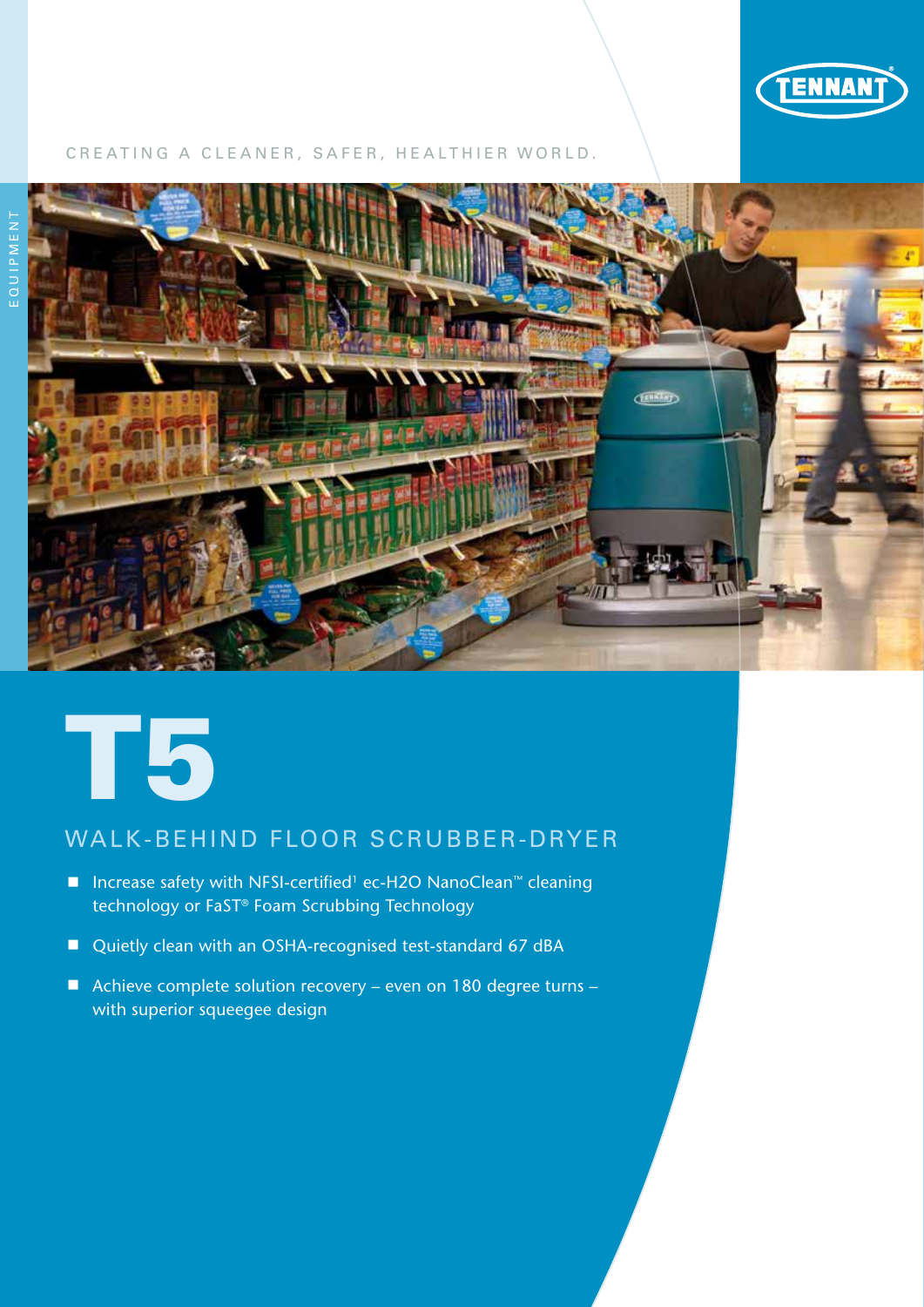# REACH A HIGHER LEVEL OF CLEANLINESS, HEALTH, AND SAFETY WITH THE NEW, ENVIRONMENTALLY FRIENDLY T5.



# REDUCE DEPENDENCY ON CLEANING CHEMICALS

Scrub chemical-free with ec-H2O NanoClean™ cleaning technology2.

# DECREASE NOISE LEVELS

Quietly scrub noise-sensitive environments with the T5's OSHA-recognised 67 dBA.

## IMPROVE SAFETY

Increase safety and clean effectively with chemical-free ec-H2O NanoClean™ technology or FaST Foam Scrubbing Technology. The T5 uses up to 70% less water with both technologies. ec-H2O NanoClean™ uses no detergent. FaST uses up to 90% less detergent than traditional scrubber-dryers.

## MOVE FROM CLEANLINESS TO SANITISATION

Reduce scrubber-dryer mould and bacteria to ensure the highest level of cleanliness with complete-access Hygenic® tanks.

## HIGH PRODUCTIVITY WITH GEL BATTERIES

Achieve up to 3.5 hours of run-time with environmentally preferable sealed batteries.

## MAXIMISE FLEXIBILITY AND VERSATILITY

Choose from 600, 700, 800 mm disk or 650, 800 mm cylindrical brushes for scrubbing a variety of spaces and applications.

# CONSISTENT CLEANING RESULTS

Lock-in consistent, repeatable cleaning results with exclusive QA Controls™ system.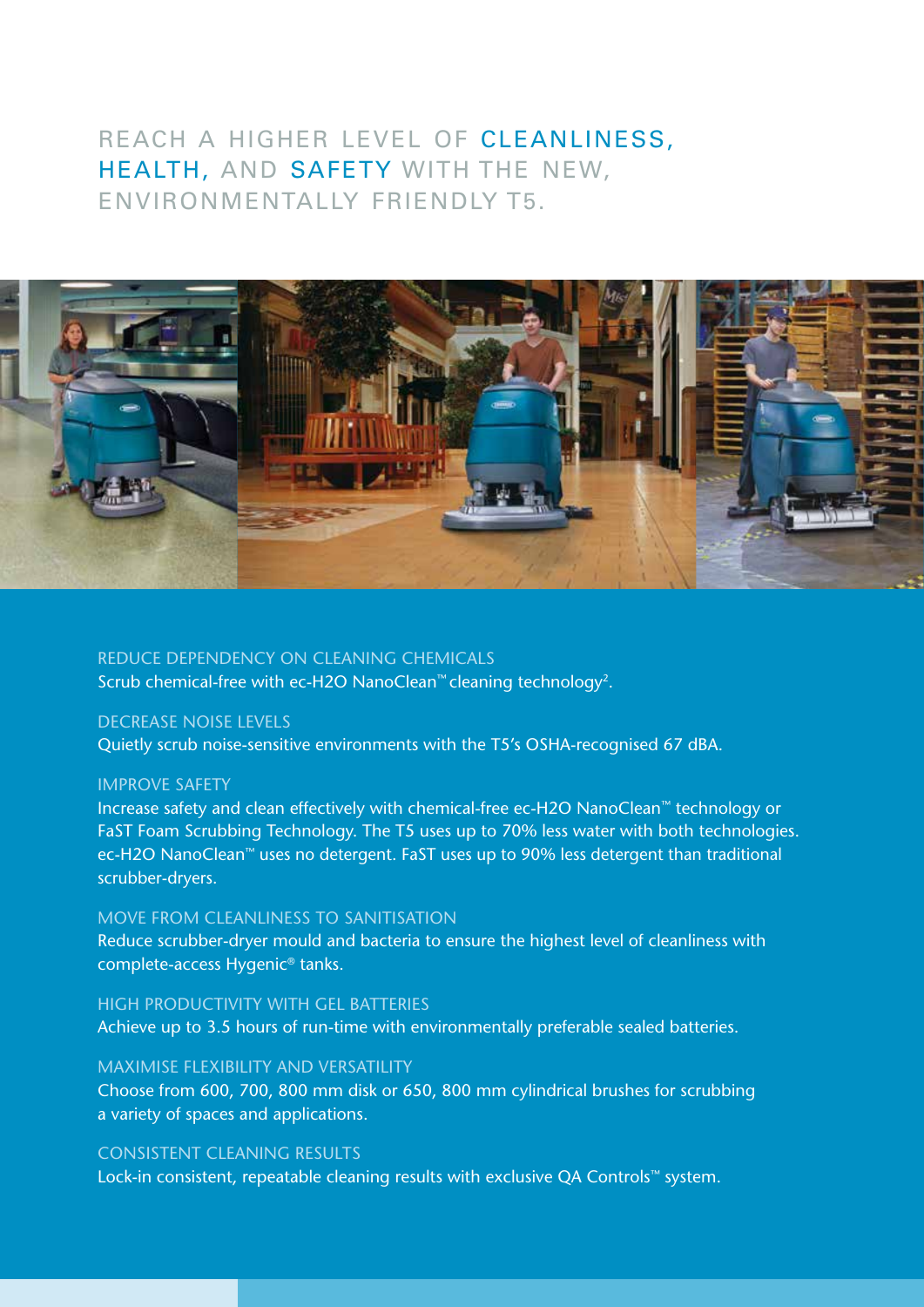# INSIDE THE

# T5



A Easily train new operators to use<br>the simple, intuitive controls.

**B** Scrub for up to 150 minutes on a single tank – 70% longer than any other comparable machine – when you equip the T5 with ec-H2O NanoClean<sup>™</sup> or FaST technology.

**C** Reduce operator contact with waste water and prevent clogged hoses/ drains with the convenient debris tray.

**D** Eliminate the need for follow-up passes and mop-ups with the fully self-adjusting splash skirt that captures 100% of scrub deck overspray.

E Quickly remove and replace brushes and squeegees. Plus, with the "no hassle" squeegee system, there are no tools for maintenance and the blade is factory set at the optimum recovery angle.

**F** Solution and recovery tanks easily<br>cleanable. Exclusive Hygenic® tanks are fully accessible for sanitisation.

Save time and storage space with the on-board charger.

# EXCLUSIVE **TECHNOLOGIES** (optional cleaning innovations)

**All technologies increase scrub time up to three times using a single tank of water.**



Electrically converted water is created by an onboard e-cell that generates millions of microscopic bubbles known as nanobubbles that promote the cleaning efficacy of the solution.

This next generation solution now cleans better and cleans more soils in more applications, thanks to the nanoscale bubbles that are an important part of the cleaning mechanism.





**FaST® Foam Scrubbing Technology** uses up to 70% less water and 90% less chemicals to improve floor traction as certified by NFSI, helping reduce the risk of slip and fall accidents.

<sup>1</sup> Check applicable requlations in your market. NFSL is a private US-based not-for-profit group dedicated to reducing slip-and-fall accidents. Certification under the ANSI/NFSI B101.1-2009 Test Method for Measuring Wet SCOF of Common Hard-Surface Floor Materials available at http://www.nfsi.org/.

<sup>2</sup> ec-H2O NanoClean™ technology is not designed for all soils, including heavy concentrations of fats and oils. Conventional chemical cleaners may be required for those soils.